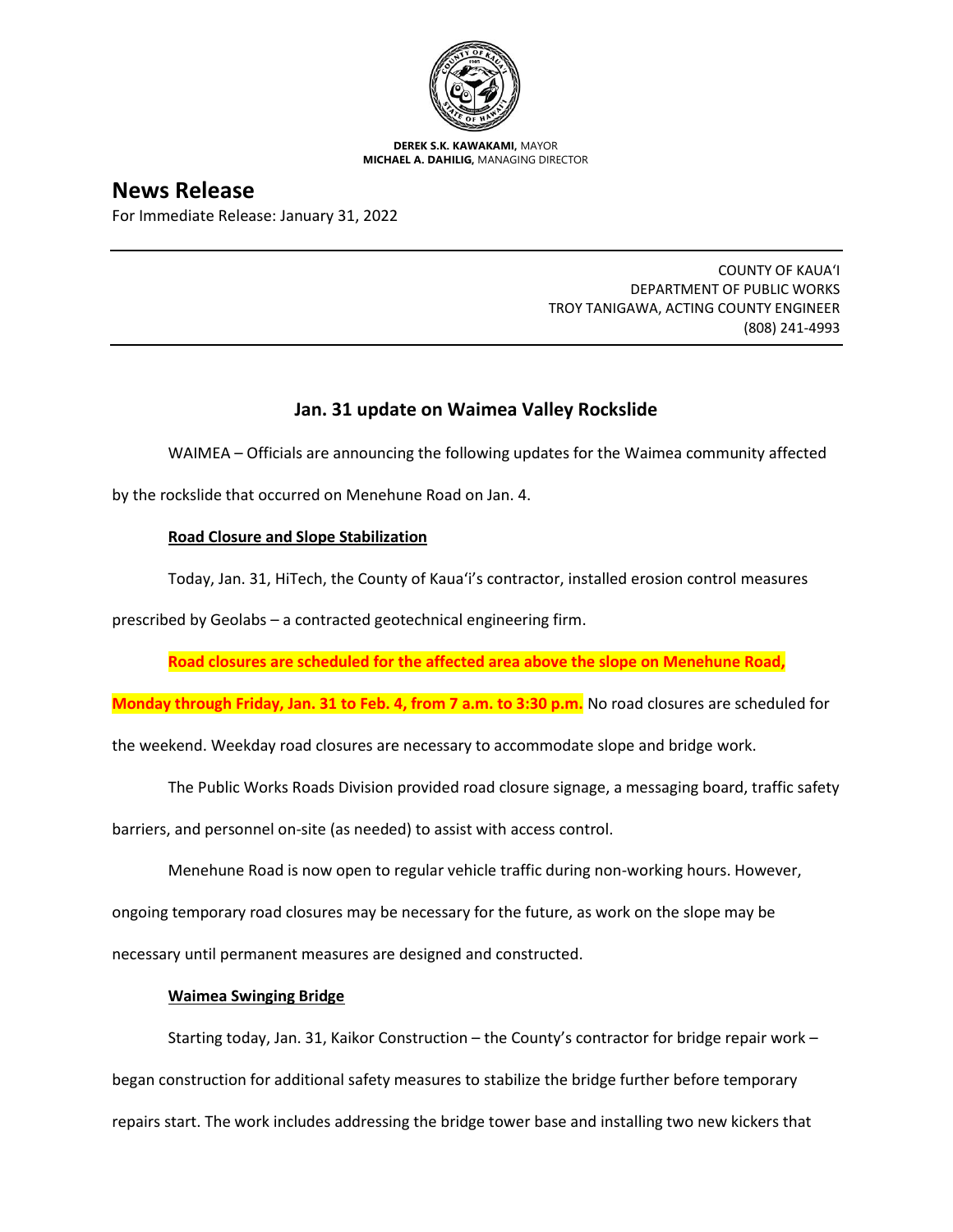span across the road, from the tip of each tower on the bridge to the rock wall. **This work is scheduled from Monday to Friday.** Temporary repairs are anticipated to start soon after to restore pedestrian access.

Given the historic nature of the bridge, we expect the permanent repair project will require special order materials; thus, it will not occur for several months. We will continue to work with Makaweli residents on their continued needs. If you require assistance, please contact KEMA at the numbers listed below.

#### **Refuse Service**

#### **Effective Monday, Feb. 7, the County will revert to the regular Monday morning refuse**

**collection service.** If you currently don't have a refuse cart and would like to continue receiving County refuse collection service, please contact the Division of Solid Waste Management at 808-241-4840.

The next refuse collection is currently scheduled for Tuesday, Feb. 1. Residents are asked to leave their bagged trash in their refuse carts on Monday, Jan. 31, for early-morning pickup on Tuesday.

To ensure efficient pickup, please double bag your household trash and place it in your countyissued refuse carts. For those without refuse carts, please leave your bagged household waste in a covered trash receptacle at the side of the road immediately adjacent to your driveway. Trash should be double-bagged in the event manual loading into a truck becomes necessary. Trash receptacles must not exceed 50 pounds, and more than one covered receptacle may be used. Bulky items, green waste, and loose trash will not be collected at this time.

### **Food Distribution/Wellness Checks/Needs Assessments**

Families are reporting that they have food and supplies for the time being. Supply deliveries will occur, however, on a case-by-case basis.

Wellness checks and needs assessments will continue as needed for residents along Menehune Road and on the Makaweli-side of the river. Anyone needing assistance is asked to call KEMA at 808- 241-1800, who will coordinate with community partners.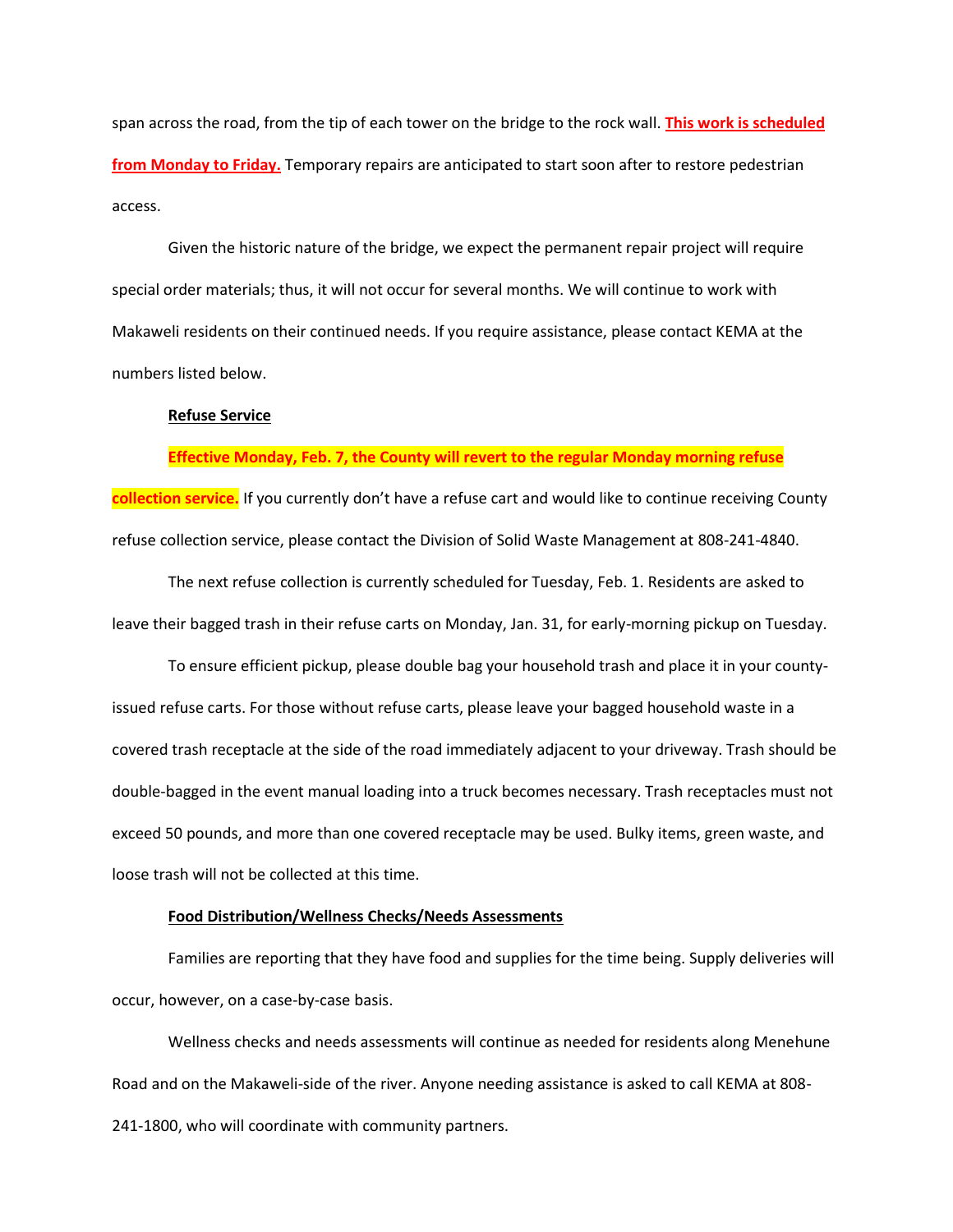#### **Panini Road Emergency Access Route**

The State Department of Land and Natural Resources' (DLNR) alternate emergency access route from Waimea Canyon Drive, known as Panini Road, will remain open to local residents and first responders via 4 x 4 usage only. Motorists are urged to drive slowly and cautiously through the area.

### **Additional Assistance**

If anyone in the affected area requires assistance during work hours, please call the Kaua'i Emergency Management Agency (KEMA) at 808-241-1800. After working hours, please call Kaua'i Police Dispatch at 808-241-1711. If you have an emergency and require immediate assistance, please call 911. If you have a kupuna needing assistance from the Agency on Elderly Affairs, please contact their office at 808-241-4470. If you have a school-aged child who needs assistance with distance learning options, please contact KEMA at 808-241-1800.

Those wishing to provide services or resources are asked to coordinate with KEMA.

The online newsletter is available on the "Waimea Valley Rockslide" page at

[www.kauai.gov/KEMA.](http://www.kauai.gov/KEMA)